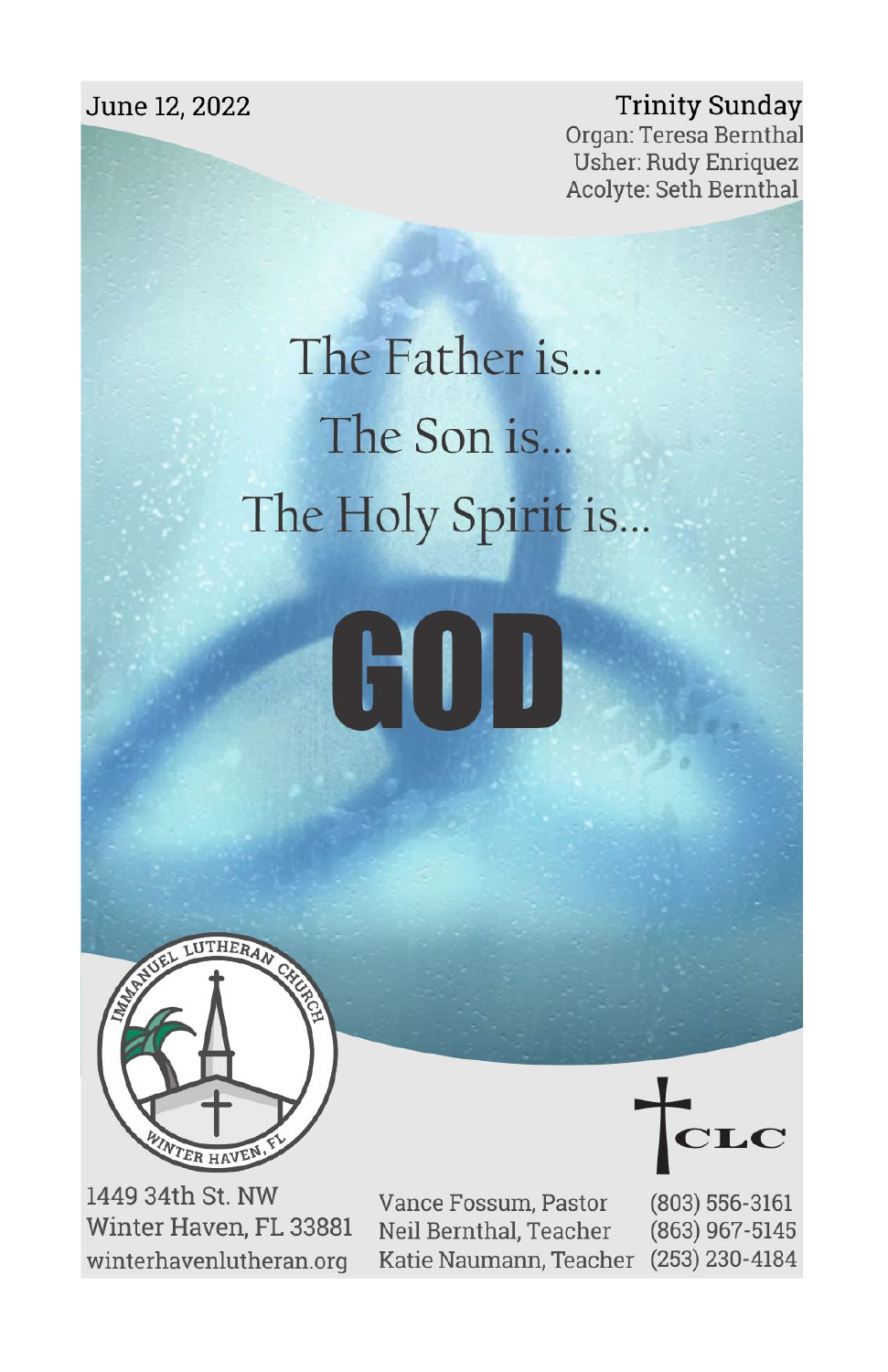#### **PRE-SERVICE DEVOTION** *Psalm 8*

O Lord, our Lord, how majestic is your name in all the earth! You have set your glory above the heavens. 2Out of the mouth of babes and infants, you have established strength because of your foes, to still the enemy and the avenger. 3When I look at your heavens, the work of your fingers, the moon and the stars, which you have set in place, 4what is man that you are mindful of him, and the son of man that you care for him? 5Yet you have made him a little lower than the heavenly beings and crowned him with glory and honor. 6You have given him dominion over the works of your hands; you have put all things under his feet, 7all sheep and oxen, and also the beasts of the field, 8the birds of the heavens, and the fish of the sea, whatever passes along the paths of the seas. 9O Lord, our Lord, how majestic is your name in all the earth!

## **Order of Divine Worship**

**Hymn: TLH #240 "Father, Most Holy, Merciful, and Tender"** 

P In the name of the Father, and of the Son, and of the Holy Spirit. C **A - - - men.** 

### **CONFESSION AND ABSOLUTION:**

 $\left| \mathbf{P} \right|$  Beloved in the Lord! Let us draw near with a true heart and confess our sins unto God, our Father, beseeching Him in the name of our Lord Jesus Christ to grant us forgiveness. Our help is in the name of the Lord.

- C **Who made heaven and earth.**
- $\mathbf{P}$  I said, I will confess my transgressions unto the Lord.
- C **And Thou forgavest the iniquity of my sin.**
- $\mathbf{P}$  Almighty God, our Maker and Redeemer, we poor sinners confess unto You that we are by nature sinful and unclean and that we have sinned against You by thought, word, and deed. Wherefore we flee for refuge to Your infinite mercy, seeking and imploring Your grace for the sake of our Lord Jesus Christ.
- C **O most merciful God, who hast given Thine only-begotten Son to die for us, have mercy upon us and for His sake grant us remission of all our sins; and by Thy Holy Spirit increase in us true knowledge of Thee and of Thy will and true obedience to Thy Word, to the**

**P** Pastor C **Congregation**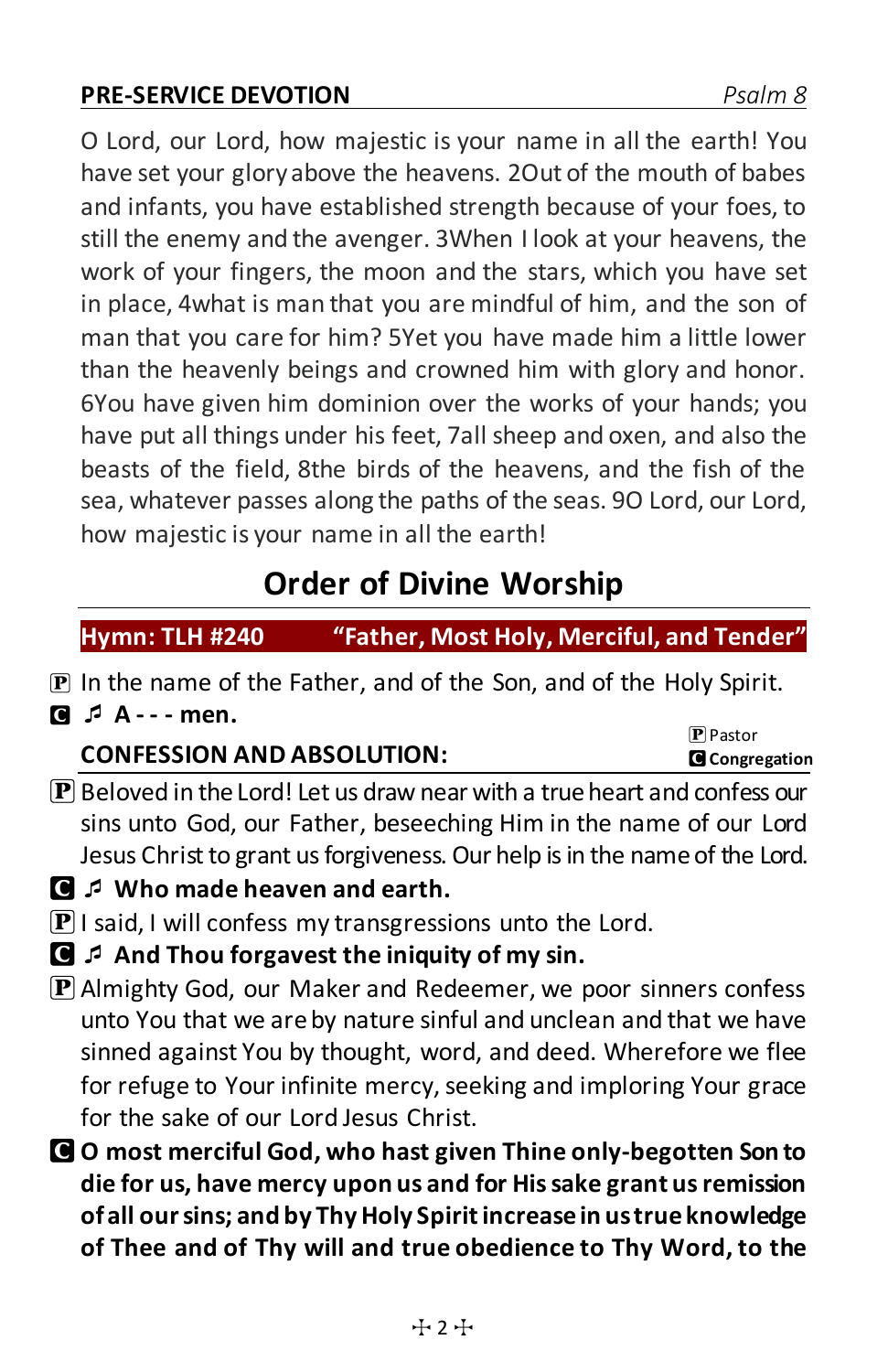#### **end that by Thy grace we may come to everlasting life; through Jesus Christ our Lord. Amen.**

 $[P]$  Almighty God, our heavenly Father, has had mercy upon us and has given His only Son to die for us and for His sake forgives us all our sins. To those who believe in His name He gives power to become the sons of God and has promised them His Holy Spirit. He who believes and is baptized shall be saved. Grant this, Lord, unto us all.

C **A - - - men.**

| <b>INTROIT</b> | Psalm 16:8-11 |
|----------------|---------------|
|                |               |

- $\mathbf{P}$  Blessèd be the Holy Trinity and the undivided Unity. Let us give glory to him because he has shown his mercy to us.
- C **I have set the Lord always before me; because he is at my right hand, I shall not be shaken.**
- $[P]$  Therefore my heart is glad, and my whole being rejoices; my flesh also dwells secure.
- C **For you will not abandon my soul to Sheol,or let your holy one see corruption.**
- $\bf{P}$  You make known to me the path of life; in your presence there is fullness of joy; at your right hand are pleasures forevermore.



Alleluia. Holy, holy, holy is the Lord of hosts; the whole earth is full of his glory! Alleluia.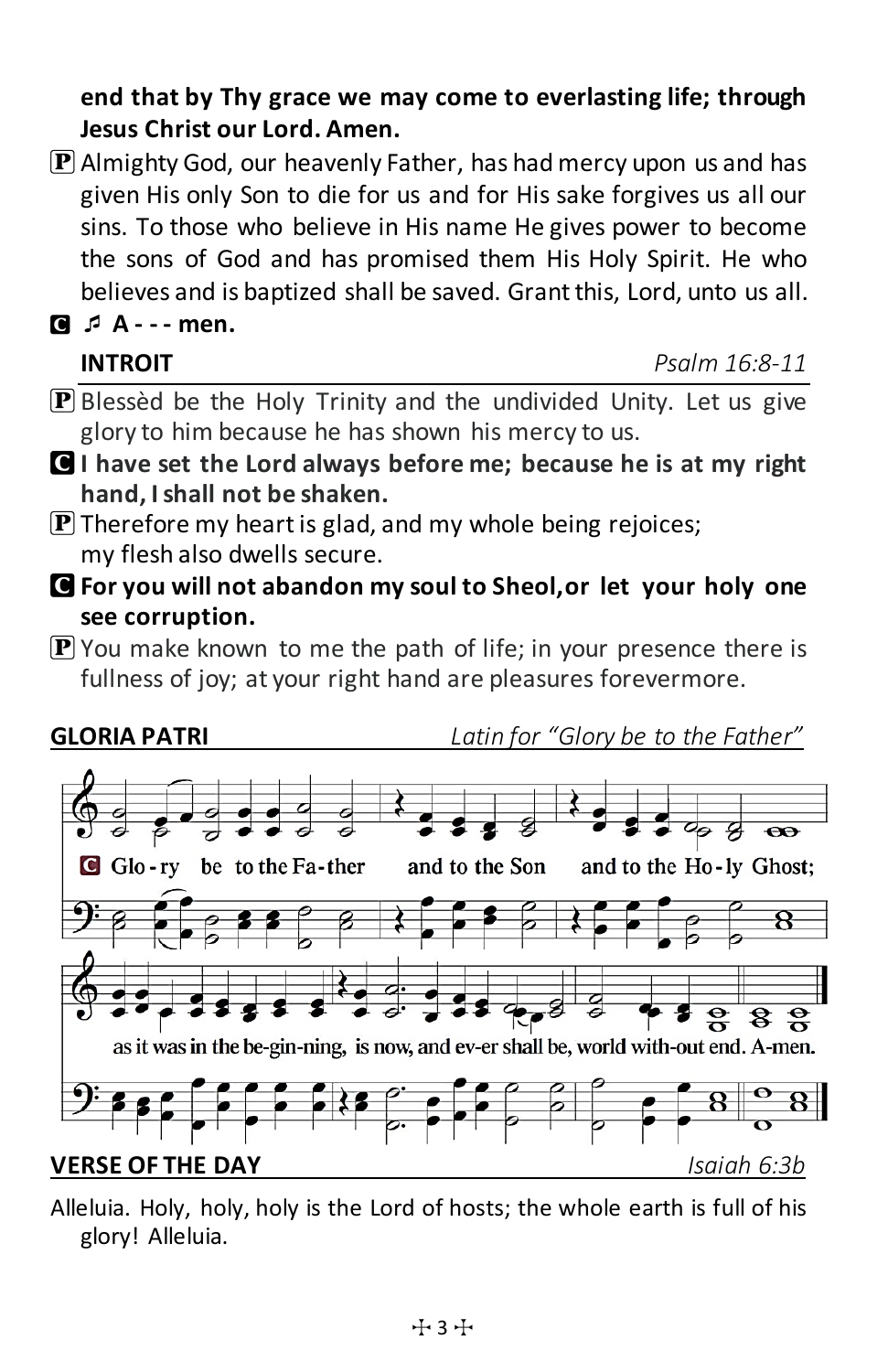

#### **GLORY TO GOD IN THE HIGHEST** *TLH #237:1*

- C **All glory be to God on high, Who hath our race befriended! To us no harm shall now come nigh, The strife at last is ended. God showeth His good will to men, And peace shall reign on earth again; O thank Him for His goodness!**
- $\mathbf P$  Almighty and everlasting God, You have given us grace to acknowledge the glory of the eternal Trinity by the confession of a true faith and to worship the Unity in the power of the Divine Majesty. Keep us steadfast in this faith and defend us from all adversities; for You, O Father, Son, and Holy Spirit, live and reign, one God, now and forever.
- **C**  $\uparrow$  **A** - men.

**OLD TESTAMENT READING – Psalm 37:1-29** Do not fret because of evildoers, Nor be envious of the workers of iniquity. 2 For they shall soon be cut down like the grass, And wither as the green herb. 3 Trust in the Lord, and do good; Dwell in the land, and feed on His faithfulness. 4 Delight yourself also in the Lord, And He shall give you the desires of your heart. 5 Commit your way to the Lord, Trust also in Him, And He shall bring it to pass. 6 He shall bring forth your righteousness as the light, And your justice as the noonday. 7 Rest in the Lord, and wait patiently for Him; Do not fret because of him who prospers in his way, Because of the man who brings wicked schemes to pass. 8 Cease from anger, and forsake wrath; Do not fret—it only causes harm. 9 For evildoers shall be cut off; But those who wait on the Lord, They shall inherit the earth. 10 For yet a little while and the wicked shall be no more; Indeed, you will look carefully for his place, But it shall be no more. 11 But the meek shall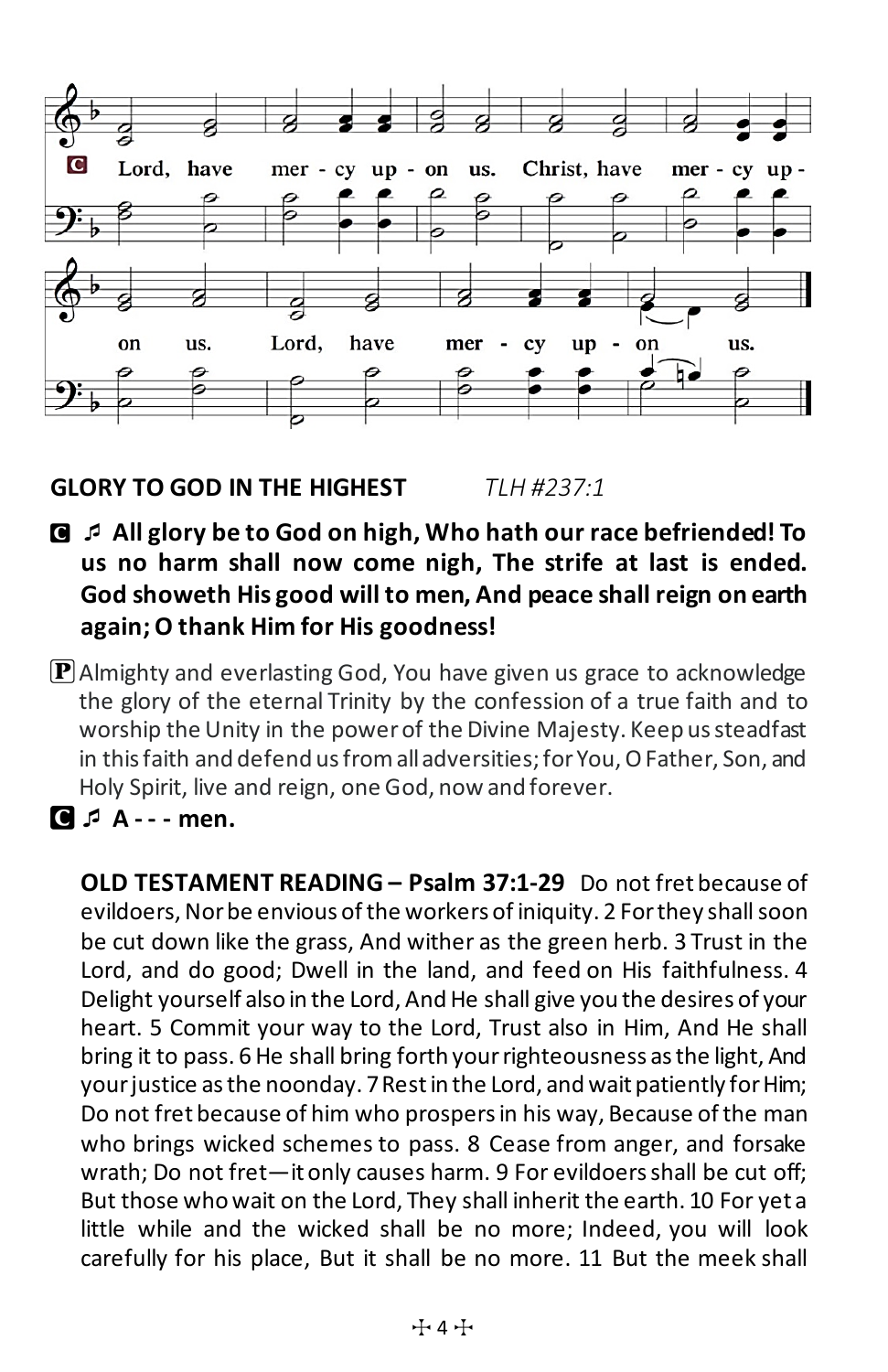inherit the earth, And shall delight themselves in the abundance of peace. 12 The wicked plots against the just, And gnashes at him with his teeth. 13 The Lord laughs at him, For He sees that his day is coming. 14 The wicked have drawn the sword And have bent their bow, To cast down the poor and needy, To slay those who are of upright conduct. 15 Their sword shall enter their own heart, And their bows shall be broken. 16 A little that a righteous man has Is better than the riches of many wicked. 17 For the arms of the wicked shall be broken, But the Lord upholds the righteous. 18 The Lord knows the days of the upright, And their inheritance shall be forever. 19 They shall not be ashamed in the evil time, And in the days of famine they shall be satisfied. 20 But the wicked shall perish; And the enemies of the Lord, Like the splendor of the meadows, shall vanish. Into smoke they shall vanish away. 21 The wicked borrows and does not repay, But the righteous shows mercy and gives. 22 For those blessed by Him shall inherit the earth, But those cursed by Him shall be cut off. 23 The steps of a good man are ordered by the Lord, And He delights in his way. 24 Though he fall, he shall not be utterly cast down; For the Lord upholds him with His hand. 25 I have been young, and now am old; Yet I have not seen the righteous forsaken, Nor his descendants begging bread. 26 He is ever merciful, and lends; And his descendants are blessed. 27 Depart from evil, and do good; And dwell forevermore. 28 For the Lord loves justice, And does not forsake His saints; They are preserved forever, But the descendants of the wicked shall be cut off. 29 The righteous shall inherit the land, And dwell in it forever.

**GOSPEL READING – John 3:1-17** There was a man of the Pharisees named Nicodemus, a ruler of the Jews. 2 This man came to Jesus by night and said to Him, "Rabbi, we know that You are a teacher come from God; for no one can do these signs that You do unless God is with him." 3 Jesus answered and said to him, "Most assuredly, I say to you, unless one is born again, he cannot see the kingdom of God."4 Nicodemus said to Him, "How can a man be born when he is old? Can he enter a second time into his mother's womb and be born?" 5 Jesus answered, "Most assuredly, I say to you, unless one is born of water and the Spirit, he cannot enter the kingdom of God. 6 That which is born of the flesh is flesh, and that which is born of the Spirit is spirit. 7 Do not marvel that I said to you, 'You must be born again.' 8 The wind blows where it wishes, and you hear the sound of it, but cannot tell where it comes from and where it goes. So is everyone who is born of the Spirit." 9 Nicodemus answered and said to Him, "How can these things be?"10 Jesus answered and said to him, "Are you the teacher of Israel, and do not know these things? 11 Most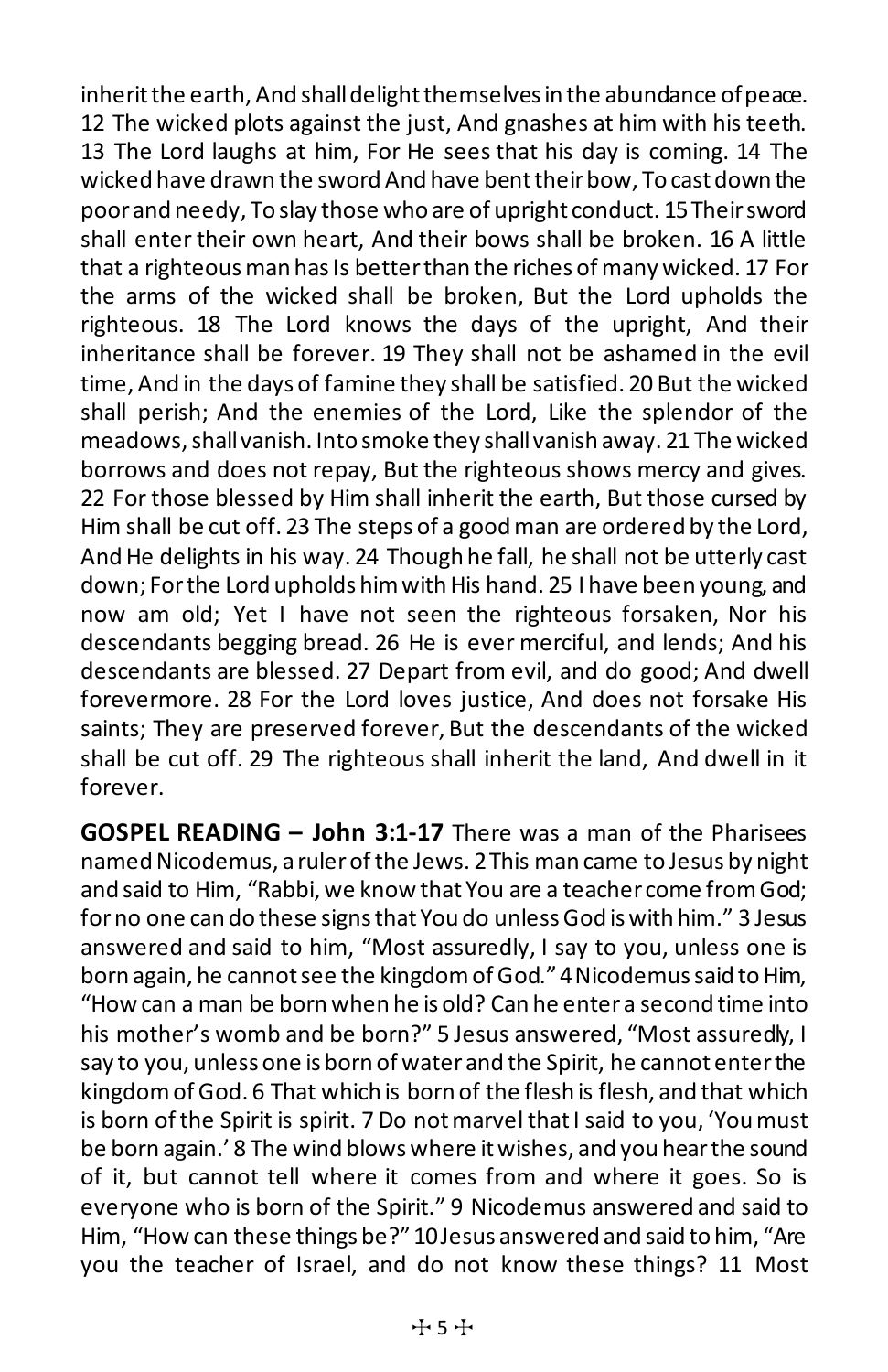assuredly, I say to you, We speak what We know and testify what We have seen, and you do not receive Our witness. 12 If I have told you earthly things and you do not believe, how will you believe if I tell you heavenly things? 13 No one has ascended to heaven but He who came down from heaven, that is, the Son of Man who is in heaven. 14 And as Moses lifted up the serpent in the wilderness, even so must the Son of Man be lifted up, 15 that whoever believes in Him should not perish but have eternal life. 16 For God so loved the world that He gave His only begotten Son, that whoever believes in Him should not perish but have everlasting life. 17 For God did not send His Son into the world to condemn the world, but that the world through Him might be saved.

#### **CONFESSION OF FAITH** *The Apostles' Creed*

- **I believe in God the Father almighty, maker of heaven and earth.**
- **I believe in Jesus Christ, His only Son, our Lord, Whowas conceived by the Holy Spirit, born of the virgin Mary, suffered under Pontius Pilate, was crucified, died, and was buried. He descended into hell. The third day He rose again from the dead. He ascended into heaven and is seated at the right hand of God the Father almighty. From there He will come to judge the living and the dead.**
- **I believe in the Holy Spirit; the holy Christian Church, the communion of saints; the forgiveness of sins; the resurrection of the body; and the life everlasting. Amen.**

#### **Hymn: TLH #246 "Holy, Holy, Holy, Lord God Almighty"**

**SERMON – Romans 8:14-18** For as many as are led by the Spirit of God, these are sons of God. 15 For you did not receive the spirit of bondage again to fear, but you received the Spirit of adoption by whom we cry out, "Abba, Father." 16 The Spirit Himself bears witness with our spirit that we are children of God, 17 and if children, then heirs—heirs of God and joint heirs with Christ, if indeed we suffer with Him, that we may also be glorified together. 18 For I consider that the sufferings of this present time are not worthy to be compared with the glory which shall be revealed in us.

#### **BLESSINGS FROM OUR TRIUNE GOD**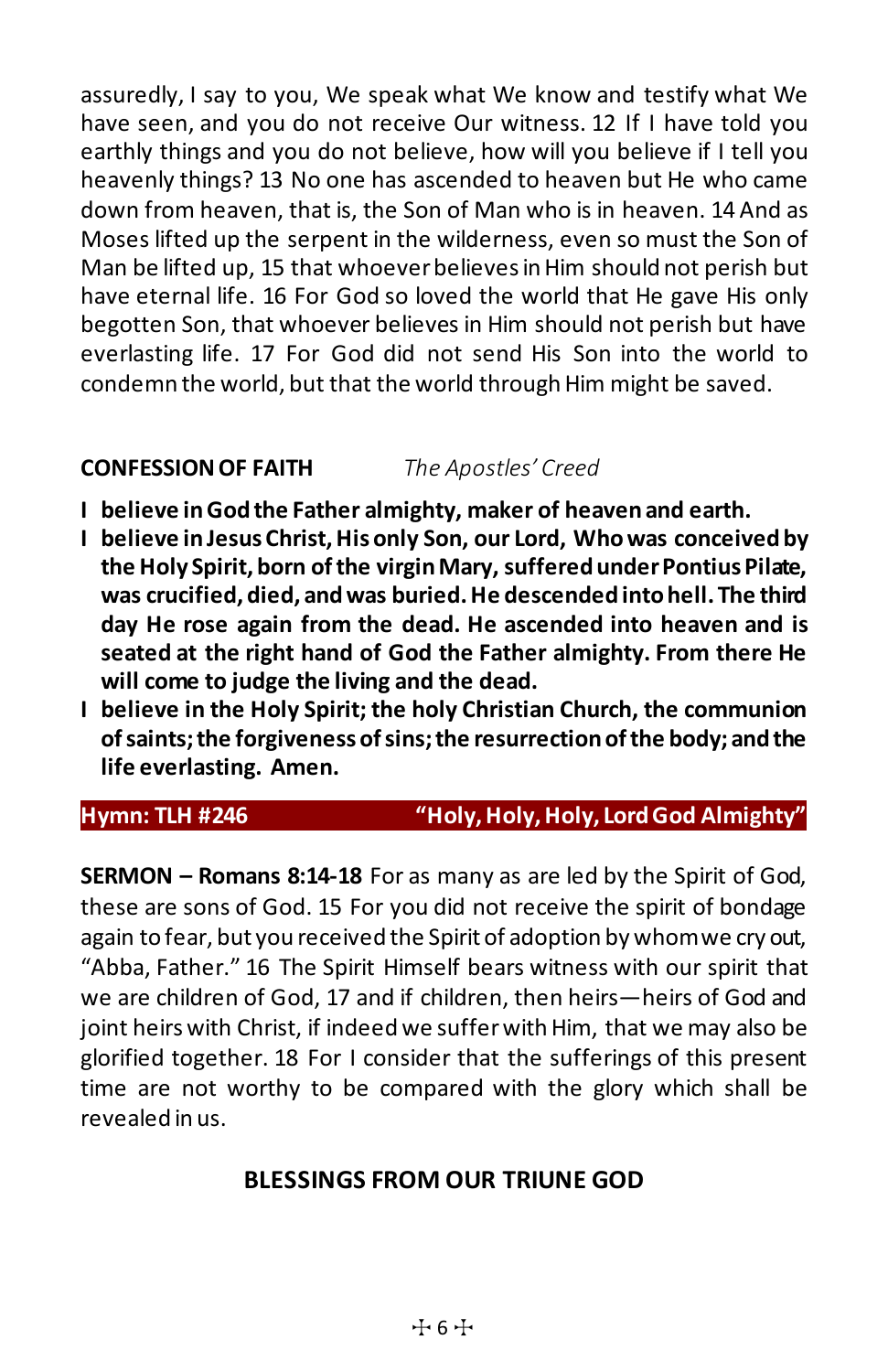C **Create in me a clean heart, O God, and renew a right spirit within me. Cast me not away from Thy presence, and take not Thy Holy Spirit from me. Restore unto me the joy of Thy salvation, and uphold me with Thy free spirit. Amen.**

#### **Hymn: TLH #245 "God Loved the World So that He Gave"**

#### **- OFFERING OF THANKFUL HEARTS –**

*Followed immediately by the Offering Hymn printed below:*

### **OFFERING: TLH #442:2 "Lord of Glory, Who Hast Bought Us"**

C **Grant us hearts, dear Lord, to yield Thee- Gladly, freely, of Thine own; With the sunshine of Thy goodness Melt our thankless hearts of stone Till our cold and selfish natures, Warmed by Thee, at length believe That more happy and more blessed 'Tis to give than to receive.**

#### **PRAYERS & the BENEDICTION** *Numbers 6:24-26*

- $\mathbf P$  The LORD bless you and keep you; The LORD make His face shine upon you and be gracious unto you; The LORD lift up His countenance upon you and give you His peace.
- C **Amen, amen, a men.**

#### **HYMN: TLH #248 "Father of Glory, to Thy Name"**

# **十 Announcements 十**

**Last Week:** WH – 26 **Total Offering** = \$1,670.25

General = \$1020.25 | Rent = \$600.00| Benevolence = \$50

**Call News** Pastor MichaelGurath of Holy Cross Lutheran Church, Pheonix, AZ has the call to Immanuel Lutheran Church, Winter Haven, FL.

**Meetings** June 19 we will be having an Education Meeting, Trustee Meeting, and Church Council following the service in preparation for our Quarterly Voter's Meeting July 3.

- **June 12:** Orland Service 8am WH 10:15am
- **June 19:** WH 10:15am
- **June 19:** Education Meeting, Trustee Meeting, Church Council after church
- **June 23-26** CLC Convention in Eau Claire, WI
- **June 26** Orlando Service 8am WH 10:15 am

#### **Cleaner (6/18):** Custodio| **Acolyte (6/19):**Maxwell Kuehne